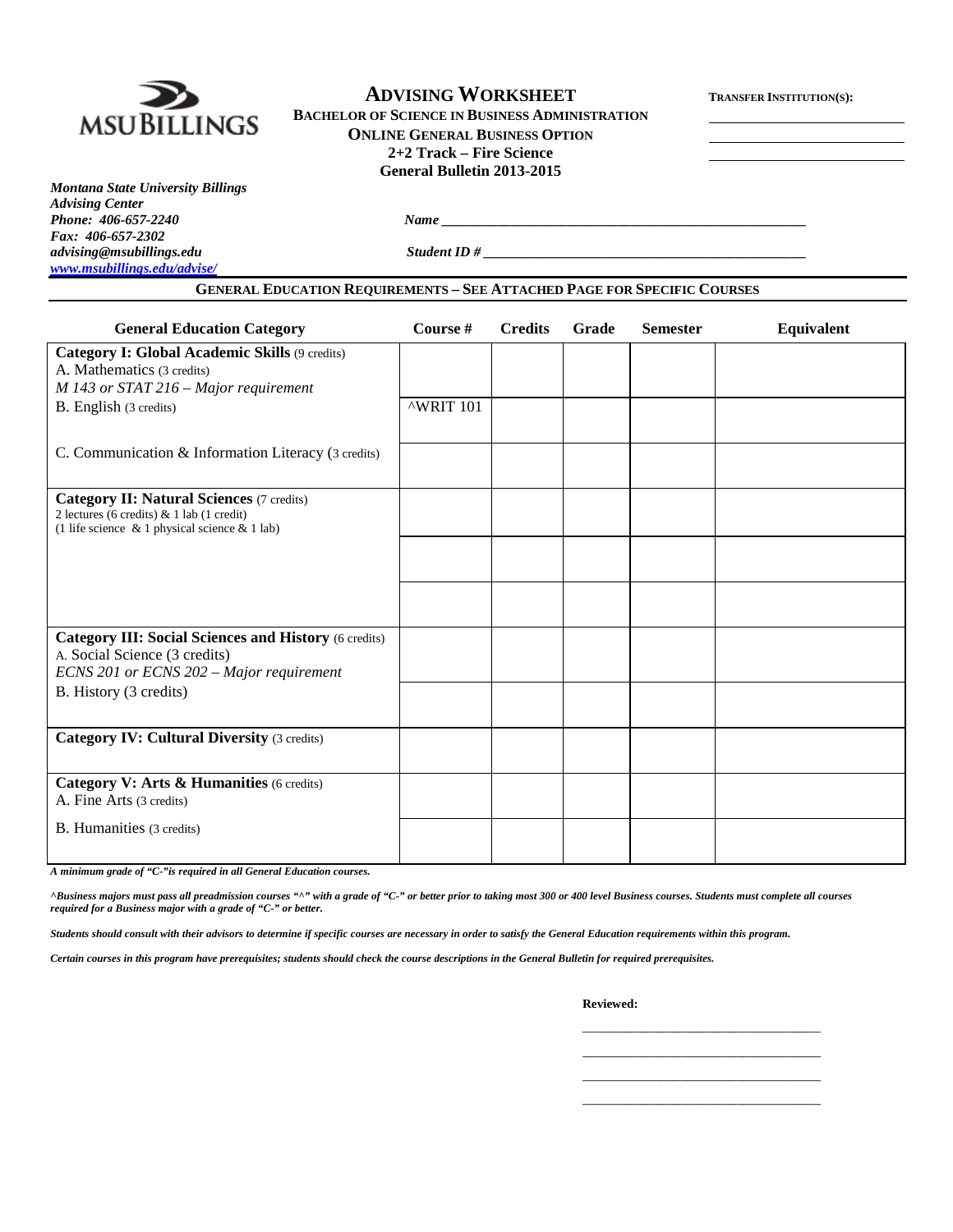# **GENERAL EDUCATION REQUIREMENTS**

|                                                                |      | <b>CATEGORY I: GLOBAL ACADEMIC SKILLS</b><br><b>9</b> credits  |   |  |  |  |
|----------------------------------------------------------------|------|----------------------------------------------------------------|---|--|--|--|
| Students are required to take one course from each subcategory |      |                                                                |   |  |  |  |
|                                                                |      | <b>Subcategory A - Mathematics</b><br>3 credits                |   |  |  |  |
| M                                                              | 105  | Contemporary Mathematics                                       | 3 |  |  |  |
| М                                                              | 114  | <b>Extended Technical Mathematics</b>                          | 3 |  |  |  |
| M                                                              | 121  | College Algebra                                                | 3 |  |  |  |
| М                                                              | 122  | College Trigonometry                                           | 3 |  |  |  |
| М                                                              | 131  | Mathematics for Elementary Teachers II                         | 3 |  |  |  |
| $\boldsymbol{M}$                                               | 143  | <b>Finite Mathematics</b>                                      | 4 |  |  |  |
| М                                                              | 171  | Calculus I                                                     | 4 |  |  |  |
| STAT                                                           | 141  | <b>Introduction to Statistical Concepts</b>                    | 3 |  |  |  |
| <b>STAT</b>                                                    | 216  | <b>Introduction to Statistics</b>                              | 4 |  |  |  |
|                                                                |      | 3 credits<br><b>Subcategory B - English</b>                    |   |  |  |  |
| <b>WRIT</b>                                                    | 101  | <b>College Writing I</b>                                       | 3 |  |  |  |
| WRIT                                                           | 121  | Introduction to Technical Writing                              | 3 |  |  |  |
| WRIT                                                           | 122. | <b>Introduction to Business Writing</b>                        | 3 |  |  |  |
| WRIT                                                           | 201  | College Writing II                                             | 3 |  |  |  |
| WRIT                                                           | 220  | Business & Professional Writing                                | 3 |  |  |  |
| WRIT                                                           | 221  | Intermediate Technical Writing                                 | 3 |  |  |  |
|                                                                |      | Subcategory C - Communication & Information Literacy 3 credits |   |  |  |  |
| <b>BMIS</b>                                                    | 150  | Computer Literacy                                              | 3 |  |  |  |
| COMX                                                           | 111  | Introduction to Public Speaking                                | 3 |  |  |  |
| <b>COMX</b>                                                    | 115  | Introduction to Interpersonal Communication 3                  |   |  |  |  |
| LSCI                                                           | 125  | Research in the Information Age                                | 3 |  |  |  |
|                                                                |      |                                                                |   |  |  |  |

**CATEGORY II: NATURAL SCIENCES 6 cr. lecture & 1 cr. lab**

*Students are required to take one course from each subcategory and at least one corresponding lab or SCIN 101, 102, 103 & 104*

|             |     | <b>Subcategory A - Life Sciences</b>            | 3-4 credits                      |
|-------------|-----|-------------------------------------------------|----------------------------------|
| <b>BIOB</b> | 101 | Discover Biology                                | 3                                |
| <b>BIOB</b> | 102 | Discover Biology Lab                            | 1                                |
| <b>BIOB</b> | 160 | Principles of Living Systems                    | 3                                |
| <b>BIOB</b> | 161 | Principles of Living Systems Lab                | 1                                |
|             |     | <b>Subcategory B – Physical Sciences</b>        | 3-4 credits                      |
| ASTR        | 110 | Introduction to Astronomy                       | 3                                |
| ASTR        | 111 | Introduction to Astronomy Lab                   | 1                                |
| <b>CHMY</b> | 121 | Introduction to General Chemistry               | 3                                |
| <b>CHMY</b> | 122 | Introduction to General Chemistry Lab           | 1                                |
| <b>CHMY</b> | 141 | College Chemistry I                             | 3                                |
| <b>CHMY</b> | 142 | College Chemistry Laboratory I                  | 1                                |
| GEO         | 101 | <b>Introduction to Physical Geology</b>         | 3                                |
| GEO         | 102 | Introduction to Physical Geology Laboratory     | 1                                |
| <b>GPHY</b> | 111 | Introduction to Physical Geography              | 3                                |
| <b>GPHY</b> | 112 | Introduction to Physical Geography Lab          | 1                                |
| PHSX        | 103 | Our Physical World                              | 3                                |
| PHSX        | 104 | Our Physical World Lab                          | 1                                |
| PHSX        | 205 | College Physics I                               | 3                                |
| PHSX        | 206 | College Physics I Lab                           | 1                                |
| PHSX        | 105 | Fundamentals of Phys Sci                        | 3                                |
| <b>PHSX</b> | 106 | Fundamentals of Phys Sci Lab                    | 1                                |
|             |     | Subcategories A and B – Integrated Sciences     | 7 credits                        |
|             |     | SCIN 101, 102, 103 $\&$ 104 Integrated Sciences | $3, \frac{1}{2}, 3, \frac{1}{2}$ |

**CATEGORY III: SOCIAL SCIENCES AND HISTORY 6 credits**

| Students are required to take one course from each subcategory |     |                                        |           |  |  |
|----------------------------------------------------------------|-----|----------------------------------------|-----------|--|--|
|                                                                |     | <b>Subcategory A - Social Sciences</b> | 3 credits |  |  |
| ANTY                                                           | 217 | Physical Anthropology & Archeology     | 3         |  |  |
| <b>BGEN</b>                                                    | 105 | Introduction to Business               | 3         |  |  |
| <b>COMX</b>                                                    | 106 | Communicating in a Dynamic Workplace   | 3         |  |  |
| <b>ECNS</b>                                                    | 201 | <b>Principles of Microeconomics</b>    | 3         |  |  |
| <b>ECNS</b>                                                    | 202 | <b>Principles of Macroeconomics</b>    | 3         |  |  |
| EDU                                                            | 105 | <b>Education and Democracy</b>         | 3         |  |  |
| <b>GPHY</b>                                                    | 141 | Geography of World Regions             | 3         |  |  |
| HTH                                                            | 110 | Personal Health and Wellness           | 3         |  |  |
| <b>PSCI</b>                                                    | 210 | Introduction to American Government    | 3         |  |  |
| PSCI                                                           | 220 | Introduction to Comparative Government | 3         |  |  |
| <b>PSYX</b>                                                    | 100 | Introduction to Psychology             | 3         |  |  |
| <b>PSYX</b>                                                    | 231 | <b>Human Relations</b>                 | 3         |  |  |
| SOCI                                                           | 101 | Introduction to Sociology              | 3         |  |  |
| SOCI                                                           | 201 | Social Problems                        | 3         |  |  |
|                                                                |     | <b>Subcategory B - History</b>         | 3 credits |  |  |
| HSTA                                                           | 101 | American History I                     | 3         |  |  |
|                                                                |     |                                        |           |  |  |

| <b>HSTA</b>   | 102 | American History II                                 | 3 |
|---------------|-----|-----------------------------------------------------|---|
| HSTR          | 101 | Western Civilization I                              | 3 |
| <b>HSTR</b>   | 102 | <b>Western Civilization II</b>                      | 3 |
| <b>HSTR</b>   | 103 | Honors Western Civilization I                       | 3 |
| <b>HSTR</b>   | 104 | Honors Western Civilization II                      | 3 |
| <b>PSCI</b>   | 230 | Introduction to International Relations             | 3 |
|               |     |                                                     |   |
|               |     | <b>CATEGORY IV: CULTURAL DIVERSITY</b><br>3 credits |   |
| A&SC/WGSS 274 |     | Women, Culture, and Society                         | 3 |
| ANTY          | 220 | Culture and Society                                 | 3 |
| ARTH          | 160 | Global Visual Culture                               | 3 |
| COMX          | 212 | Introduction to Intercultural Communication         | 3 |
| <b>GPHY</b>   | 121 | Human Geography                                     | 3 |
| HTH           | 270 | Global Health Issues                                | 3 |
| LIT.          | 230 | World Literature Survey                             | 3 |
| MUSI          | 207 | World Music                                         | 3 |
| NASX          | 105 | Introduction to Native American Studies             | 3 |
| NASX          | 205 | Native Americans in Contemporary Society            | 3 |
| PHL.          | 271 | Philosophy & Religion of India                      | 3 |
| PHL           | 272 | Philosophy & Religion of China/Tibet/Japan          | 3 |
| <b>REHA</b>   | 201 | Introduction to Diversity in Counseling             | 3 |
| RLST          | 170 | The Religious Quest                                 | 3 |
| SPNS          | 150 | The Hispanic Tradition                              | 3 |

# **CATEGORY V: ARTS & HUMANITIES 6 credits**

| Students are required to take one course from each subcategory |     |                                                     |                |  |  |
|----------------------------------------------------------------|-----|-----------------------------------------------------|----------------|--|--|
|                                                                |     | Subcategory $A$ – Fine Arts                         | 3 credits      |  |  |
| ARTZ                                                           | 101 | <b>Art Fundamentals</b>                             | 3              |  |  |
| ARTZ                                                           | 105 | Visual Language-Drawing                             | 3              |  |  |
| ARTZ                                                           | 131 | Ceramics for Non-majors                             | 3              |  |  |
| CRWR                                                           | 240 | Intro Creative Writing Workshop                     | 3              |  |  |
| <b>FILM</b>                                                    | 160 | Introduction to World Cinema                        | 3              |  |  |
| LIT                                                            | 270 | Film & Literature                                   | $\mathfrak{Z}$ |  |  |
| <b>MART</b>                                                    | 260 | Computer Presentation and Animation                 | 3              |  |  |
| MUSI                                                           | 101 | <b>Enjoyment of Music</b>                           | 3              |  |  |
| MUSI                                                           | 114 | Band: MSUB Symphonic                                | $\mathbf{1}$   |  |  |
| MUSI                                                           | 131 | Jazz Ensemble I: MSUB                               | 1              |  |  |
| MUSI                                                           | 147 | Choral Ensemble: University Chorus                  | 1              |  |  |
| THTR                                                           | 101 | Introduction to Theatre                             | 3              |  |  |
| THTR                                                           | 120 | Introduction to Acting I                            | 3              |  |  |
|                                                                |     | <b>Subcategory B - Humanities</b>                   | 3 credits      |  |  |
| ARTH                                                           | 150 | Introduction to Art History                         | 3              |  |  |
| <b>HON</b>                                                     | 121 | Perspectives and Understanding                      | 3              |  |  |
| <b>HON</b>                                                     | 281 | The American Intellectual Heritage (1620-1877) 3    |                |  |  |
| <b>HON</b>                                                     | 282 | The American Intellectual Heritage (1877-Present) 3 |                |  |  |
| LIT                                                            | 110 | Introduction to Literature                          | 3              |  |  |
| LIT                                                            | 240 | The Bible as Literature                             | 3              |  |  |
| PHL                                                            | 110 | Introduction to Ethics                              | 3              |  |  |
| PHL                                                            | 111 | Philosophies of Life                                | 3              |  |  |
|                                                                |     |                                                     |                |  |  |

**Total 31**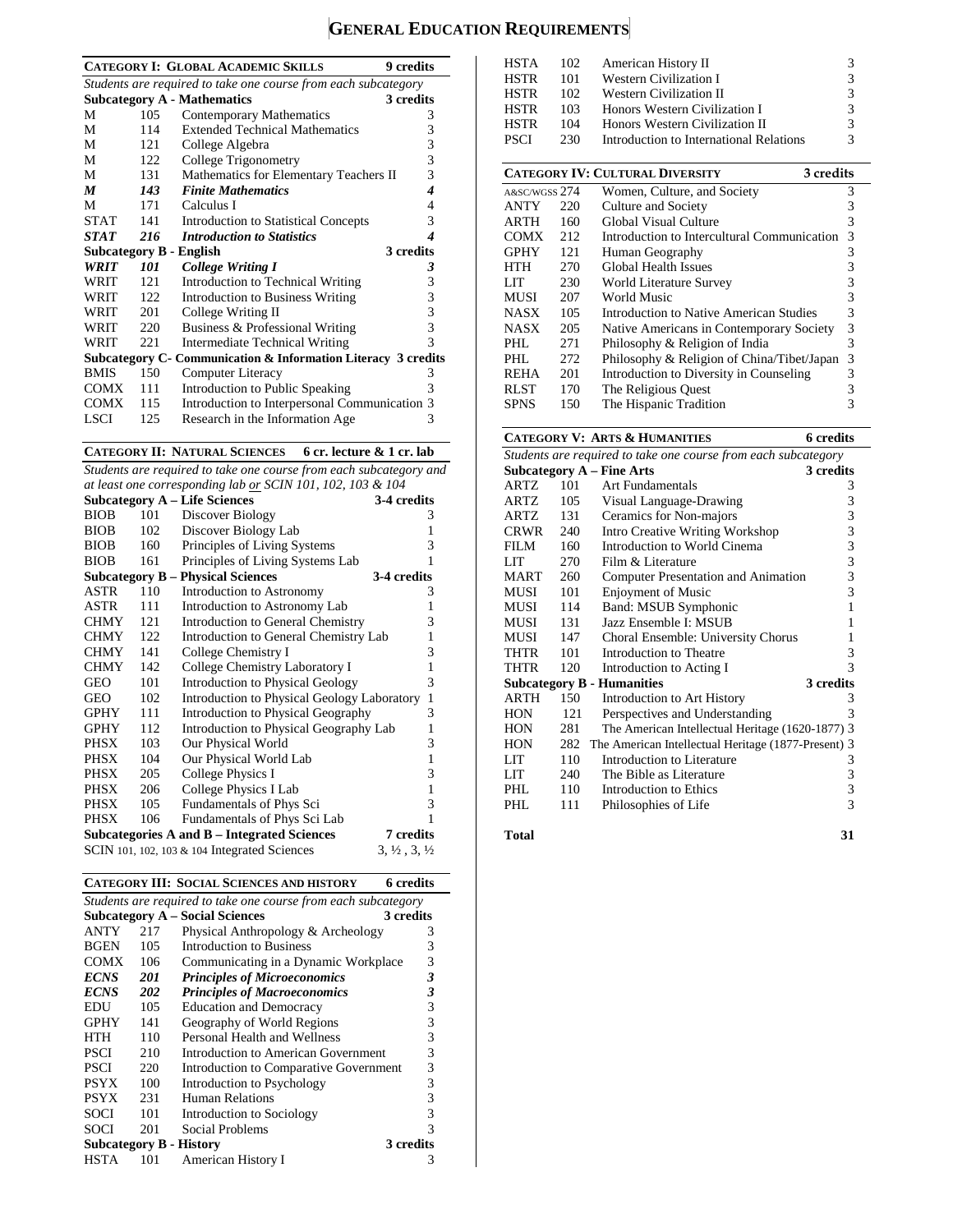|                               |     | <b>Course</b>                         | <b>Credits</b> | Grade | <b>Semester</b> | Equivalent |
|-------------------------------|-----|---------------------------------------|----------------|-------|-----------------|------------|
| <b>Required Business Core</b> |     |                                       |                |       |                 |            |
| ^ACTG                         | 201 | Principles of Financial Accounting    | 3              |       |                 |            |
| $^{\wedge}$ ACTG              | 202 | Principles of Managerial Accounting   | 3              |       |                 |            |
| *^ECNS                        | 201 | Principles of Microeconomics          | 3              |       |                 |            |
| *^ECNS                        | 202 | Principles of Macroeconomics          | 3              |       |                 |            |
| $*^M$                         | 143 | <b>Finite Mathematics</b>             | $\overline{4}$ |       |                 |            |
| *^STAT                        | 216 | <b>Introduction to Statistics</b>     | 4              |       |                 |            |
| <b>WRIT</b>                   | 220 | Business & Professional Writing       | 3              |       |                 |            |
| <b>BGEN</b>                   | 235 | <b>Business Law</b>                   | 3              |       |                 |            |
| <b>BMGT</b>                   | 335 | Management and Organization           | 3              |       |                 |            |
| <b>BMIS</b>                   | 311 | <b>Management Information Systems</b> | 3              |       |                 |            |
| <b>BMKT</b>                   | 325 | Principles of Marketing               | 3              |       |                 |            |
| <b>BGEN</b>                   | 315 | <b>Applied Business Decisions</b>     | 3              |       |                 |            |
| <b>BFIN</b>                   | 322 | <b>Business Finance</b>               | 3              |       |                 |            |
| <b>BMGT</b>                   | 322 | <b>Operations Management</b>          | 3              |       |                 |            |
| <b>BGEN</b>                   | 499 | Capstone                              | 3              |       |                 |            |

#### **^Microsoft Word, Excel, and PowerPoint Competency Requirement** *(credits included in Electives)*

| COB Productivity Application Software Proficiency Exam |  | Date Exam Passed: |  |  |  |  |                      |   |
|--------------------------------------------------------|--|-------------------|--|--|--|--|----------------------|---|
|                                                        |  |                   |  |  |  |  |                      |   |
| <b>CAPP</b>                                            |  | Basic MS Office   |  |  |  |  |                      |   |
| $\sim$ $\sim$ $\sim$                                   |  | $-1$<br>$\sim$    |  |  |  |  | $\sim$ $\sim$ $\sim$ | . |

*^Business majors must pass all preadmission courses with a grade of "C-" or better prior to taking most 300 and 400 level Business courses. Students must complete all courses required for a Business major with a grade of "C-" or better.*

#### **Online General Business Fire Science Track Requirements**

| <b>BFIN</b> | 316 | Quantitative Methods in Business and<br><b>Economics</b> | 3 |  |  |
|-------------|-----|----------------------------------------------------------|---|--|--|
| <b>BGEN</b> | 440 | Business and the Environment                             | 3 |  |  |
| <b>BGEN</b> | 498 | Internship                                               | 3 |  |  |
| <b>BMGT</b> | 329 | Human Resource Management                                | 3 |  |  |
| <b>BMGT</b> | 422 | <b>Operations Management</b>                             | 3 |  |  |
| <b>BMKT</b> | 436 | Sales and Sales Marketing                                | 3 |  |  |
| <b>MGMT</b> | 472 | Principles of Fire Management                            | 3 |  |  |
| <b>MGMT</b> | 473 | Principles of Planning and Prevention                    | 3 |  |  |